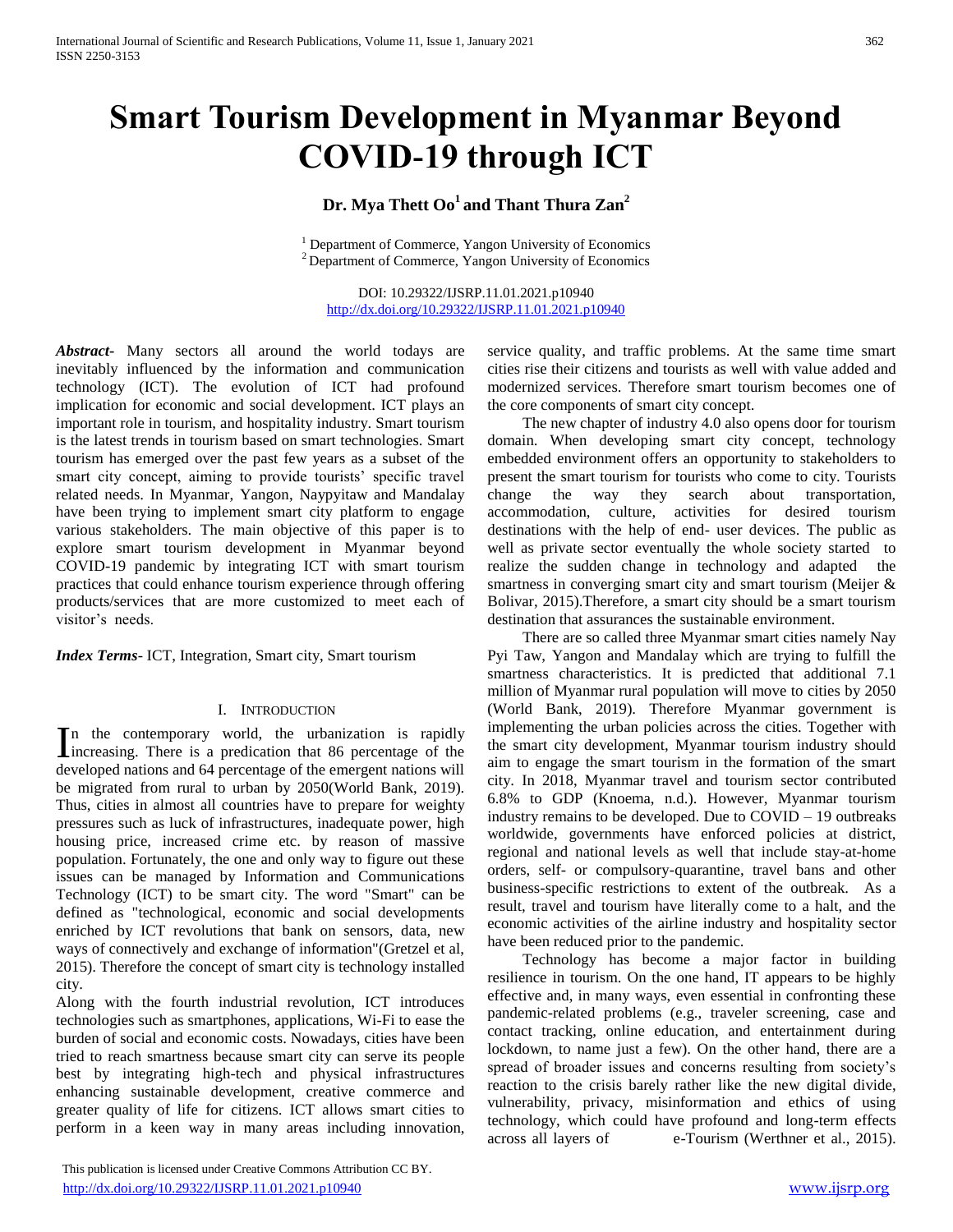Myanmar tourism industry should use the ICT as a tool for compensation COVID – 19 negative impacts and also for smart tourism development. The main objective of this study is to make the best of smart tourism development in Myanmar beyond COVID – 19 pandemic by using ICT with smart tourism practices that could enhance tourism experience through offering products/services that are more customized to meet each of visitor's needs. The paper also tries to fill the research gap by conceptualizing the smart tourism development in accordance with the smart cities formation.

#### II. RATIONALE OF THE STUDY

 To respond to and recover from crisis of COVID – 19 outbreaks, technology plays a central role for every sector especially for tourism sector as travelling is restricted in most the country including Myanmar. The complexity of the impact of COVID – 19 requires both a short-term reaction and a long-term readiness so as to know a number of its far-reaching effects at the basic level. As the integration with IT and tourism, the sector of e-Tourism must now take on the two "fronts" of a fast-changing new reality and tremendous prospects for long-term change. Information and Communications Technology (ICT) is critical for providing services the visitors before, during and after visitation. To provide real-time services, all tourism and hospitality organizations must interconnect tactically and strategically.

The development of smart tourism destinations represents an environment where technology is embedded throughout the destination, facilitating its dynamic coordination, empowering its marketing and developing its competitiveness. A destination can be categorized as smart when sustainable economic process and high quality of life and tourism services are achieved through investment in human capital, government participation and infrastructure that support proper dissemination of information throughout the city. A number of critical changes are needed to empower smartness. These include: The Internet of Things (IoT); Machine to Machine collaboration; Big Data; Ubiquitous Networking; Networked Business; Augmented Reality; Wearable computing; Context Based Services.

 Myanmar must do its utmost to revive tourism beyond COVID – 19 outbreaks with smart technology assistance. Since smart tourism includes two essential elements: smart technology and smart destination, all stakeholders must coordinate and demonstrate how smartness may be employed more widely*.* This paper addresses the important of smart tourism development in Myanmar beyond COVID – 19 outbreaks through ICT to be innovative tourist destinations, depend upon an infrastructure of state-of-the-art technology guaranteeing the sustainable development of tourist areas, increase the quality of the experience at the destination, and improve residents' quality of life.

#### III. RESEARCH METHOD

 This research was conducted by reviewing the numerous previous literatures. It has been a qualitative research, since it presented a theoretical review that sought to grasp the concepts of smart city, smart tourism, tourism and ICT. This understanding was considered the first step towards the conceptualization of the themes of any research. The objective was to subsequently describe the applicability of those concepts in foundation of ICT, cities and tourist destinations across the country.

### IV. LITERATURE REVIEW

## **4.1 Smart City**

 Today, most of the rural population around the world is moving to urban areas as the population grows exponentially. To serve such people; cities are attempting to be complacent, but dramatic advances in technology have found that cities can do plenty to serve the people. Technological advances have made great strides within the  $29<sup>th</sup>$  century, and the  $21<sup>st</sup>$  century, much is being done to help cities. The ability to share knowledge with all stakeholders in cities using technology will provide adequate access to transport and infrastructure for emerging urban needs. It is fundamental to building sustainability as well as sustainable development.

 Problems caused by the growing population are proportional to the population and therefore the city, leading to a raise in crime, rising consumption, excessive abandonment, scarcity of housing and then inequality have led to an increase in social problems. Managing these problems is usually not an easy test. The most feasible way to deal with these problems is to use innovative and intelligent urban management. This gives rise to the term smart city as it is used today. The key to being smart is to make mutual values among the stakeholders in the city and to make a customary that benefits everyone. Therefore, the smart cities are managed and built into a modern city by addressing the challenges posed by using smartness.

 In addition to economic development and sustainable development, every citizen incorporate a high standard of living, a secure environment and emotional security; this city can be considered a smart city. According to Komninos et al, (2013), this relies on three pillars. These are human capital, infrastructure and information. Human capital is one among the foremost important things. It is a better and smarter city by actively working with other pillars on a daily basis. Infrastructure refers to a tangible fiber network of communications connected throughout the city, serving as a ubiquitous source of sensors for the city. Additionally, the quick and straightforward access of stakeholder to information about the city by using smart devices, anytime, anywhere, greatly enhances their quality of life.

 Thus, the essential concept of the smart city is that citizens should make the best use of adequate infrastructures combined with good information to improve their lives. In implementing this concept, there are still some characteristics that separate from the three pillars. They are hard smartness and soft smartness. Hard smartness includes resources, energy, environment, mobility, building and healthcare. Soft smartness consists of entertainment, education, culture, public admin, public safety and economy (Geels, 2008). In formulating policies to implement these, the government should take into consideration not only the population of the city but also the needs of potential tourists. This is because as cities develop, so do tourist destinations.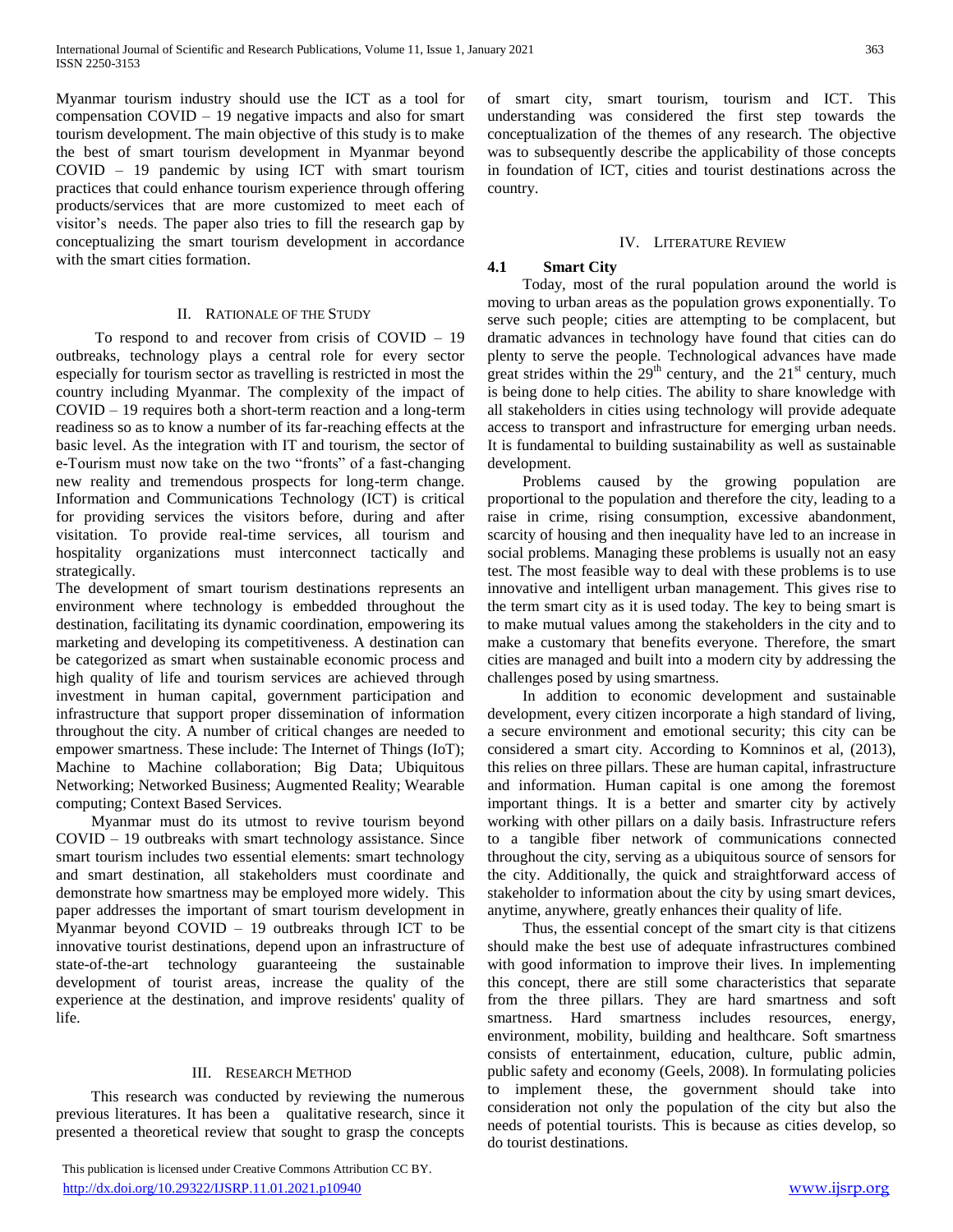Globally the concept of smart city in not new, but in Myanmar the concept started recent back in 2014. The mission was started with the vision to market cities that provide core infrastructure and provides an honest quality of life to its citizens, a clean and sustainable environment and application of 'Smart' Solutions. This is often a protracted term initiative by Government with the aim to develop the urban areas of some selected cities (Naypyitaw, Yangon and Mandalay). According to ASEAN Smart Cities network's (2018) smart city guidelines, core infrastructure required in a very smart city would come with the essential requirements in daily life and also the adding there to technological necessities such as; education and health, adequate water and electricity supply, sanitation, involving solid waste management, efficient urban mobility and conveyance, affordable and reasonable housing basically for the hapless people, digitalization, robust IT connectivity , clean and good governance especially e-Governance, sustainability, sound and safety of citizens, particularly women, children and thus the elderly.

 In smart city mission, Government of Myanmar initially planned for capital cities through smart city challenge by defining certain criteria and guidelines. Smart solutions were given importance in the guidelines in selection of the cities, such smart solutions categorized such as: e-governance and citizen service, urban mobility, waste, water and energy management etc. (GOI, 2015). Mandalay, Myanmar's second biggest city was received smart city award 2019 from the Asian-Oceania Computing Industry Organization at a Bangkok summit attended by 24 countries including Japan, India, Australia, Singapore, Taiwan and Thailand.

 The smart city practices also provide smart tourism development path, model and infrastructure. The components of smart city contains smart community, medical smart, the smart of government, intelligent transportation, smart power, smart banking, smart logistics and smart cultural and creative industry and other industries are associated with smart tourism. These components come together to build support platform for smart tourism.

## **4.2 Smart Tourism**

 The meaning of tourism is that people travel from one place to another for leisure or work, where cultural, social and economic processes are intertwined. Later, various types of tourism have emerged, such as food tourism, cultural tourism, etc. When tourists visit an area, they experience the surroundings of the area and create a travel experience. Now with the advancement of technology, it is possible to share experiences faster. Experience is very important for tourism industry. In addition one can access the sharing of the experiences of others through the internet, website available via smart end user devices. The same can be said for becoming in tourism.

 The smart tourism is based on the smart city style interior. Thus smart cities are the smart tourism destinations. But the difference is that tourists, unlike locals, need to provide more sophisticated services and needs. Smart tourism is not just ICT or just tourism. It is a combination of these two domains. With the development of technology, mass data can be easily stored, transferred and used to access real-time data. This is called a cloud and can be used effectively and efficiently and used to

 This publication is licensed under Creative Commons Attribution CC BY. <http://dx.doi.org/10.29322/IJSRP.11.01.2021.p10940> [www.ijsrp.org](http://ijsrp.org/)

provide in decision making. Further, the cloud, the internet, artificial intelligence (AI) and smart devices can now be used in both the supply side (tour companies, agencies and guides, hotels, governmental organizations etc. which have to provide smartness) and the demand side (travelers who needs smartness) in the tourism industry.

## **4.3 ICT and Tourism**

 Technologies are one amongst the dominant factors for the evolution of a destination (Buhalis and Amaranggana, 2014). In step with Rossetti and Morales (2007) and Kohn and Moraes (2007), information technologies are utilized in some ways, with the goal of developing processes, supporting administration, and fostering the production of information-based products and services, thus generating knowledge what will be named the "information and digital society" (Thomaz, Biz & Gândara,2013).

For Thomaz, Biz, and Gândara (2013), ICT play a much larger role within a tourist destination. Social networks and other tools employed by tourists during trips generate an outsized amount of knowledge which will be wont to improve the management of a destination (Thomaz, Biz & Gândara, 2013). Such an application has had a differential role when it involves tourism management processes, so a new way of using it's been established. By using social media, big data, augmented reality, sensing, and other processes, ICT have elevated tourism to the extent of digital society compared to traditional means of communication and information. The assembly of content a couple of location has grown exponentially since social networks emerged, and this has enabled the sharing of experiences along the journey (Thomaz, Biz & Gândara, 2013).

 The dissemination of information about a location is only limited by the technological tool and tourists have at their disposal. Using ICT for their own dissemination and management, destinations are consolidating and becoming wellknown, a fact that follows the evolution of information exchange technology (Buhalis & Law, 2008; Thomaz, Biz & Gândara, 2013). Given the capacity for disseminating knowledge in the technological environment, ICT are tools that have been applied to tourism and its management over the years (Buhalis & Law, 2008). ICT can produce a number of benefits for destination management activities in terms of: reducing costs and times needed for undertaking activities, increasing quality, and increasing effectiveness.

## **V.** IMPLICATIONS AND RECOMMENDATIONS

 Smart tourism is becoming an enormous contributor to and benefactor of the society that's characterized by ubiquitous, always-on data capture. The current assumption is that information is extremely valuable to businesses and can be freely provided by the smart tourists who seek enriched tourism experiences. It is essential that the present information and communications technologies should be updated, upgraded and seamless integration both internally and externally should be done to enhance the tourism business operations. The governments and enterprises should encourage and train the industry regard. Enterprises should integrate all departments through ICT. High-speed internet facilities should be provided by